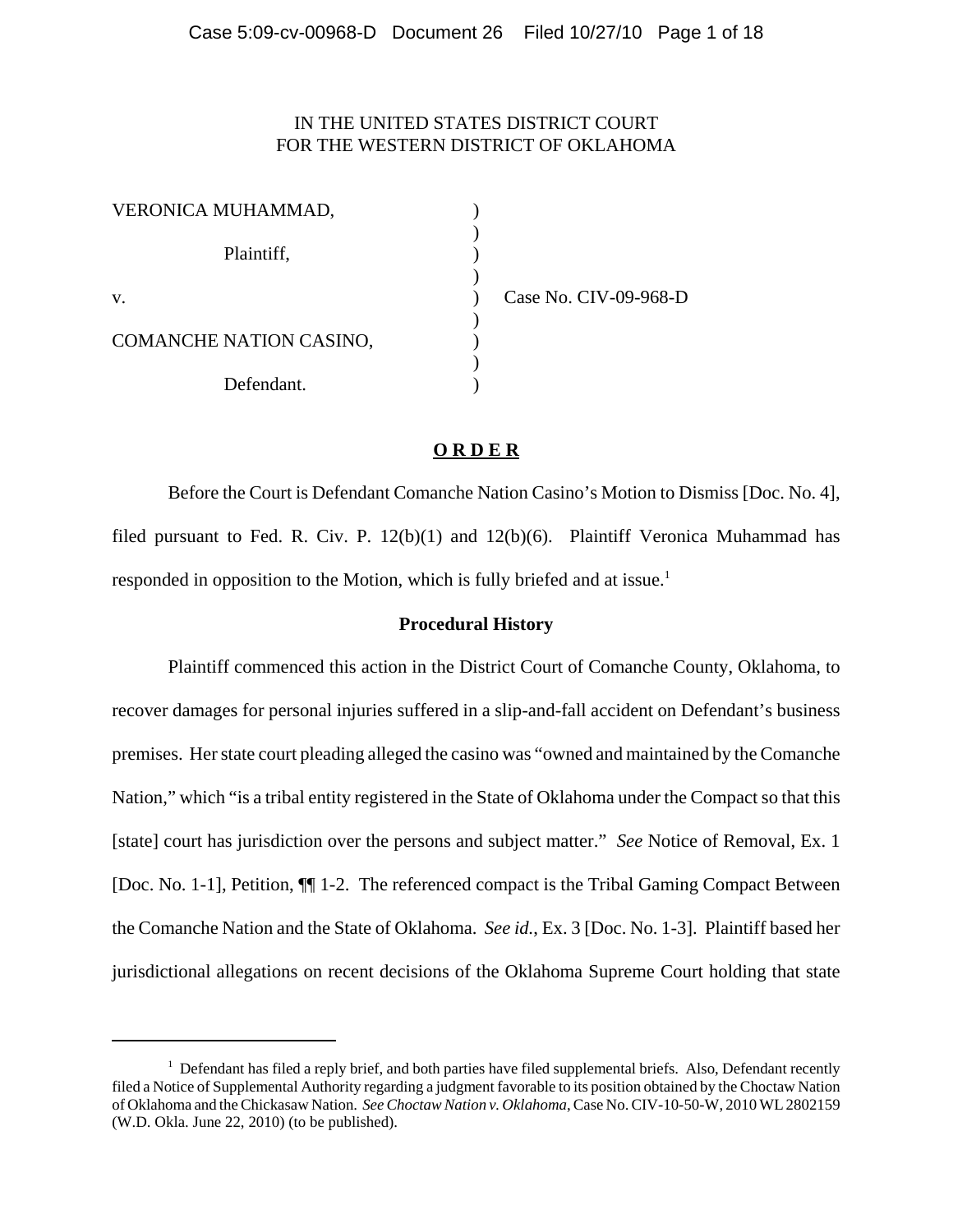#### Case 5:09-cv-00968-D Document 26 Filed 10/27/10 Page 2 of 18

district courts have jurisdiction over such tort actions. *See Cossey v. Cherokee Nation Enter., LLC*, 212 P.3d 447 (Okla. 2009); *see also Griffith v. Choctaw Casino*, 230 P.3d 488 (Okla. 2009); *Dye v. Choctaw Casino*, 230 P.3d 507 (Okla. 2009).

Defendant removed the case to federal court pursuant to 28 U.S.C. § 1441 based on the existence of federal-question jurisdiction under 28 U.S.C. § 1331. Plaintiff challenged Defendant's jurisdictional allegations by filing a motion to remand, which was denied by Order of September 28, 2010 [Doc. No. 25]. The Court found that Defendant had satisfied its burden to demonstrate federal subject matter jurisdiction based on the existence of a substantial question of federal law embedded in the state-law claim asserted in Plaintiff's pleading. Specifically, Defendant persuaded the Court that Plaintiff's action necessarily involved an interpretation of the Indian Gaming Regulatory Act (IGRA), 25 U.S.C. §§2701-21 – specifically, the permissible scope of a tribal-state gaming compact under  $\S 2710(d)(3)(C)$  – and the proper interpretation of the Compact under federal law.

#### **Defendant's Motion**

By the instant Motion, Defendant seeks a determination of these issues as a matter of law under Rule 12(b)(1) and Rule 12(b)(6). Defendant argues in support of its Motion that Oklahoma courts lack jurisdiction over Plaintiff's tort action and that jurisdiction lies exclusively in the tribal courts of the Comanche Nation. *See* Def.'s Motion [Doc. 4] at 3-9. This assertion, if true, might require a dismissal or stay of the case to permit the exhaustion of tribal court remedies. *See National Farmers Union Ins. Cos. v. Crow Tribe*, 471 U.S. 845, 857 (1985) (federal jurisdiction exists to decide "the federal question whether a tribal court has exceeded the lawful limits of its jurisdiction,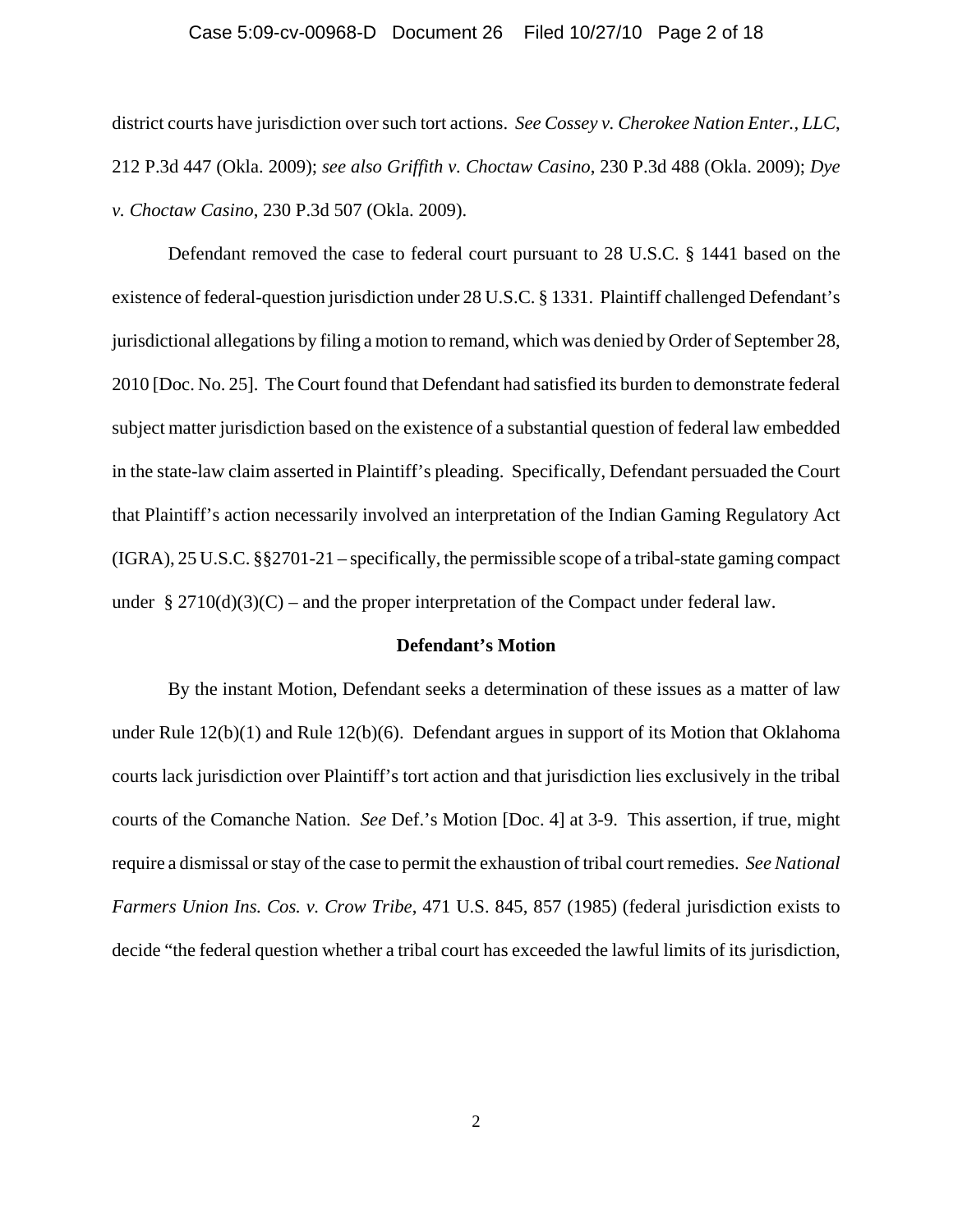#### Case 5:09-cv-00968-D Document 26 Filed 10/27/10 Page 3 of 18

[but] exhaustion is required before such a claim may be entertained by a federal court").<sup>2</sup> The Court need not, however, stay this case to permit tribal courts to determine their jurisdiction under IGRA and the Compact because these questions are matters of federal law over which tribal courts lack jurisdiction. *See Nevada v. Hicks*, 533 U.S. 353, 367-68 (2001) (holding in an action under 42 U.S.C. § 1983 that tribal courts are not courts of "general jurisdiction" that can decide a federal claim or issue without an express federal grant of such authority).<sup>3</sup>

Tribal sovereign immunity is a matter of subject matter jurisdiction that may be decided under Rule 12(b)(1). *See Miner Elec., Inc. v. Muscogee (Creek) Nation*, 505 F.3d 1007, 1009 (10th Cir. 2007). In arguing its Motion, Defendant concedes "[t]here is no question that the [Comanche] Nation has waived immunity from tort actions in the Compact." *See* Def.'s Reply Br. [Doc. No. 12] at 5. However, Defendant requests a determination that the scope of its waiver does not permit Plaintiff to pursue a state-court action. Defendant contends the waiver in the Compact authorizes only actions in "a court of competent jurisdiction" and that this phrase does not include state courts. *See id*. Because Defendant's Motion turns on the scope of its waiver, this question may properly be resolved under Rule 12(b)(1). *See Native Am. Distrib. v. Seneca-Cayuga Tobacco Co*., 546 F.3d 1288, 1293 (10th Cir. 2008).

Defendant also seeks a dismissal under Rule 12 (b)(6) based on Plaintiff's alleged failure to state a claim upon which relief can be granted. Defendant argues in support of this aspect of its Motion that Plaintiff's tort claim fails for lack of exhaustion of tribal administrative remedies. This

<sup>2</sup> The rule of tribal-court exhaustion is a matter of comity and not jurisdiction. *See Strate v. A-1 Contractors*, 520 U.S. 438, 453 (1997); *see also Iowa Mut. Ins. Co. v. LaPlante*, 480 U.S. 9, 16 n.8 (1987). Thus, viewed in this way, Defendant's Motion would not be governed by Rule  $12(b)(1)$  but, instead, would be treated as a request for dismissal on abstention grounds. *See Harvey ex rel. Chavez v. Star*, No. 95-2283, 1996 WL 511586, \*1 (10th Cir. Sept. 10, 1996) (affirming dismissal but modifying order to reflect abstention as proper basis).

<sup>&</sup>lt;sup>3</sup> Unpublished opinion cited pursuant to Fed. R. App. P. 32.1 and 10th Cir. R. 32.1(A).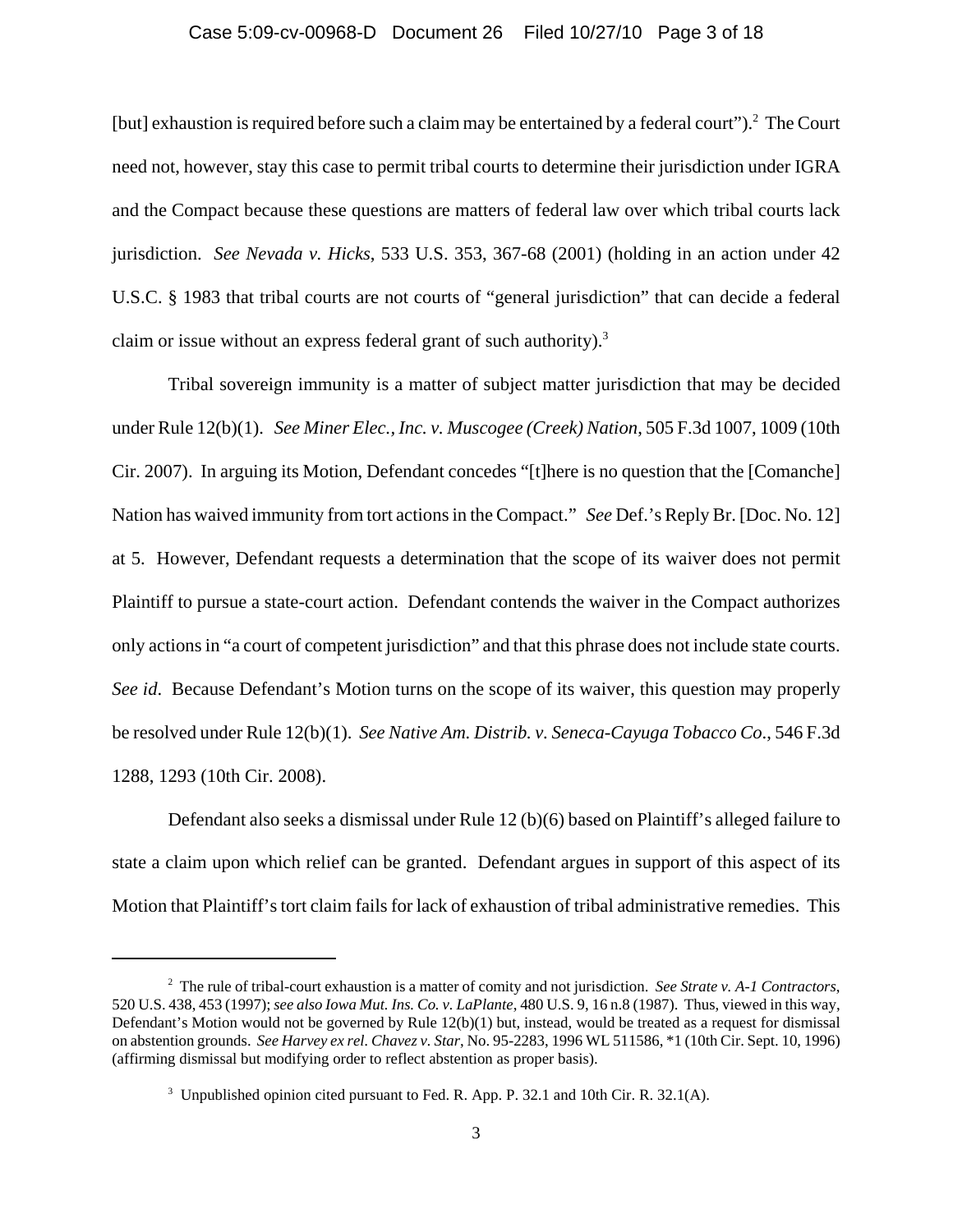# Case 5:09-cv-00968-D Document 26 Filed 10/27/10 Page 4 of 18

contention plainly raises a question of tribal law that goes to the merits of Plaintiff's tort claim. It should be decided, if at all, by tribal courts and is inappropriate for decision by this Court in the first instance. *See Kerr-McGee Corp. v. Farley*, 115 F.3d 1498, 1507 (10th Cir. 1997) (federal courts should abstain on comity grounds from deciding questions of tribal law). Thus, the Court declines to reach this contention and, instead, limits its consideration of Defendant's Motion to federal issues involving the interpretation of IGRA and the Compact.<sup>4</sup>

## **Standard of Decision**

"Motions to dismiss for lack of subject matter jurisdiction 'generally take one of two forms: (1) a facial attack on the sufficiency of the complaint's allegations as to subject matter jurisdiction; or (2) a challenge to the actual facts upon which subject matter jurisdiction is based.'" *City Of Albuquerque v. United States Dep't of Interior*, 379 F. 3d 901, 906 (10th Cir. 2004) (quoting *Ruiz v. McDonnell*, 299 F. 3d 1173, 1180 (10th Cir.2002)). If the motion challenges only the sufficiency of the plaintiff's jurisdictional allegations, a district court must confine itself to the pleadings and accept the allegations as true; additional evidentiary materials may not be considered. *See Holt v. United States*, 46 F. 3d 1000, 1002 (10th Cir. 1995). Where, however, the motion challenges the underlying factual basis for subject matter jurisdiction, the court's decision is not constrained by the pleadings. *Paper, Allied-Industrial, Chemical & Energy Workers Int'l Union v. Continental Carbon Co.*, 428 F. 3d 1285, 1292-93 (10th Cir. 2005) (citing *Holt,* 46 F. 3d at 1002-03).In these circumstances, "the court must look beyond the complaint and has wide discretion to allow

<sup>&</sup>lt;sup>4</sup> Defendant also contends that Plaintiff has failed to state a claim for relief because she expressly agreed to exclusive tribal-court jurisdiction when she submitted an administrative tort claim, in compliance with tribal law, stating such consent. Defendant argues in support of this contention that the agreement is a forum selection clause and should be upheld. A motion to dismiss based on a forum selection clause is governed by Rule 12(b)(3). *See K & V Scientific Co., Inc. v. Bayerische Motoren Werke Aktiengesellschaft*, 314 F.3d 494, 497 (10th Cir. 2002). Further, the validity of Plaintiff's consent, which she denies, would also be a matter for decision by tribal courts in the first instance.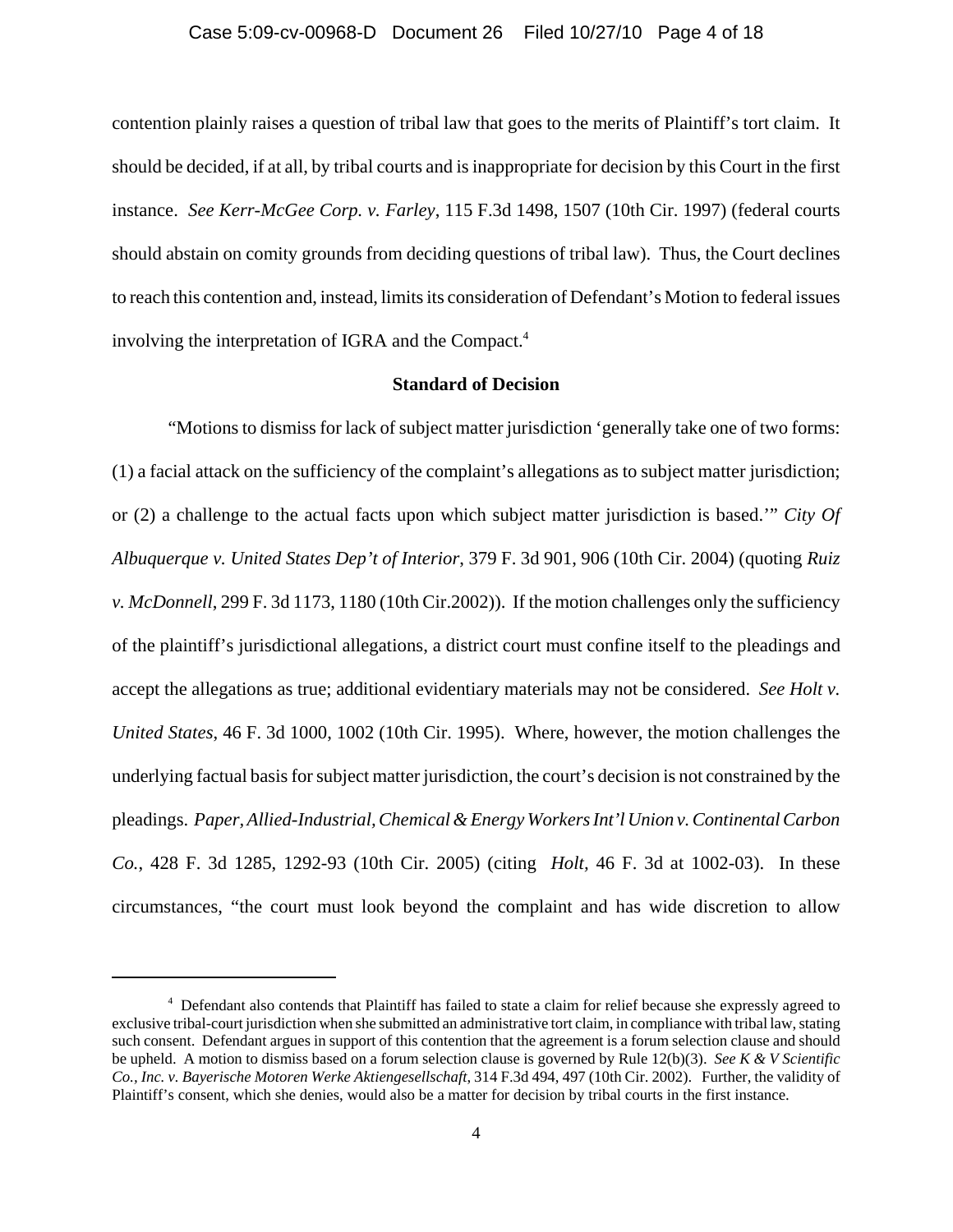#### Case 5:09-cv-00968-D Document 26 Filed 10/27/10 Page 5 of 18

documentary and even testimonial evidence." *Id*. The court must convert such a motion to one for summary judgment "'when resolution of the jurisdictional question is intertwined with the merits of the case.'**"** *See id*. (quoting *Holt*, 46 F.3d at 1003). The issues are considered to be intertwined for this purpose where "resolution of the jurisdictional question requires resolution of an aspect of the substantive claim." *Pringle v. United States*, 208 F.3d 1220, 1223 (10th Cir.2000); *see Continental Carbon*, 428 F.3d at 1293.

In this case, the Court finds that Defendant's Motion challenges the factual basis for subject matter jurisdiction, and thus, the Court need not accept Plaintiff's allegations as true nor confine its review to the pleadings. The Court further finds that the jurisdictional issues are not intertwined with the merits of Plaintiff's tort claim. Therefore, Defendant's Motion may properly be decided under Rule 12(b)(1) by considering matters outside Plaintiff's state-court petition.

#### **Discussion**

The parties agree that the State of Oklahoma can only acquire civil-adjudicatory jurisdiction over an enterprise of a federally recognized Indian tribe involved in gaming activities on Indian lands if (a) authorized by Congress under the provisions of IGRA and (b) conferred by the terms of a tribal-state gaming compact and, specifically, a provision for the waiver of tribal sovereign immunity.

## **A. Interpretation of IGRA**

Plaintiff's action concerns personal injuries allegedly caused by Defendant's negligent maintenance of "the premises of the Comanche Nation Casino which is owned and maintained by the Comanche Nation." *See* Petition [Doc. No. 1-1], ¶ 1. There is no question the casino is located on "Indian lands" as defined by IGRA. *See* 25 U.S.C. § 2703(4). The issue of whether the State of Oklahoma can validly adjudicate a tort claim against Defendant for conduct occurring on Indian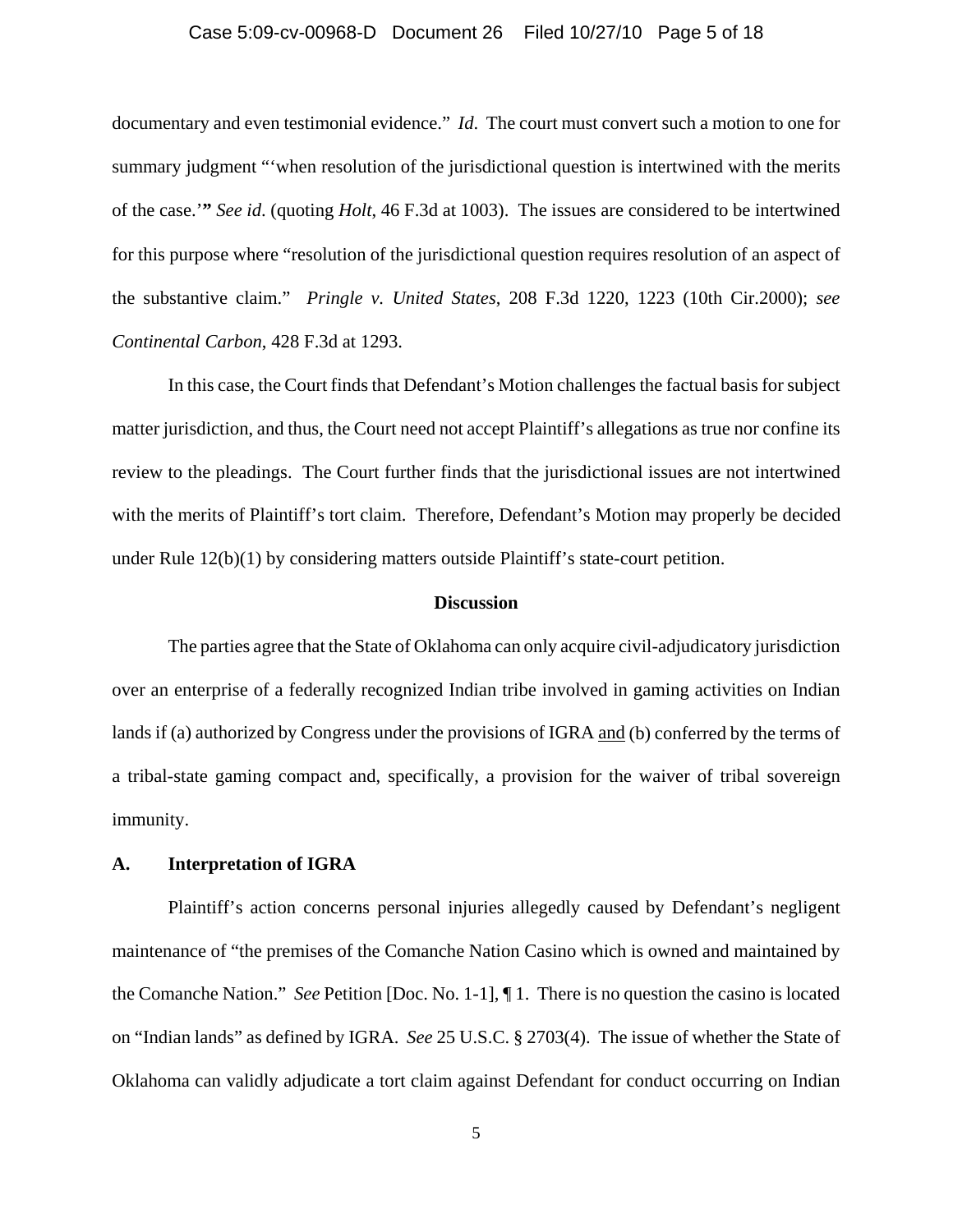lands depends, in part, on whether IGRA authorizes states to acquire such jurisdiction as part of a tribal-state gaming compact.

A gaming compact is a creation of IGRA, which determines the compact's effectiveness and permissible scope. *See Seminole Tribe v. Florida*, 517 U.S. 44, 49 (1996); 25 U.S.C. § 2710(d)(3); *see also Cabazon Band of Missions Indians v. Wilson*, 124 F.3d 1050, 1056 (9th Cir. 1997); *Gaming* Corp. v. Dorsey & Whitney, 88 F.3d 536, 546 (8th Cir. 1996).<sup>5</sup> IGRA expressly authorizes negotiations between states and tribes concerning Class III gaming activity as follows:<sup>6</sup>

(C) Any Tribal-State compact negotiated under subparagraph (A) may include provisions relating to –

(i) the application of the criminal and civil laws and regulations of the Indian tribe or the State that are directly related to, and necessary for, the licensing and regulation of such [Class III gaming] activity;

(ii) the allocation of criminal and civil jurisdiction between the State and the Indian tribe necessary for the enforcement of such laws and regulations;

(iii) the assessment by the State of such activities in such amounts as are necessary to defray the costs of regulating such activity;

(iv) taxation by the Indian tribe of such activity in amounts comparable to amounts assessed by the State for comparable activities;

(v) remedies for breach of contract;

(vi) standards for the operation of such activity and maintenance of the gaming facility, including licensing; and

 $5$  To be valid and effective, a gaming compact must have been entered into by the state in compliance with state law, and it must be approved by the Secretary of the Interior; it takes effect upon publication of the Secretary's approval in the Federal Register. *See Pueblo of Santa Ana v. Kelly*, 104 F.3d 1546, 1557 (10th Cir. 1997); 25 U.S.C.  $§$  2710(d)(3)(B).

<sup>6</sup> IGRA establishes three categories of gaming activity; Class III encompasses gambling activities such as "slot machines, casino games, banking card games, dog racing, and lotteries." *See Seminole Tribe*, 517 U.S. at 48; *see also* 25 U.S.C. § 2703(7)(B), (8). Only Class III gaming requires a tribal-state compact. *See* 25 U.S.C. § 2710(d)(1).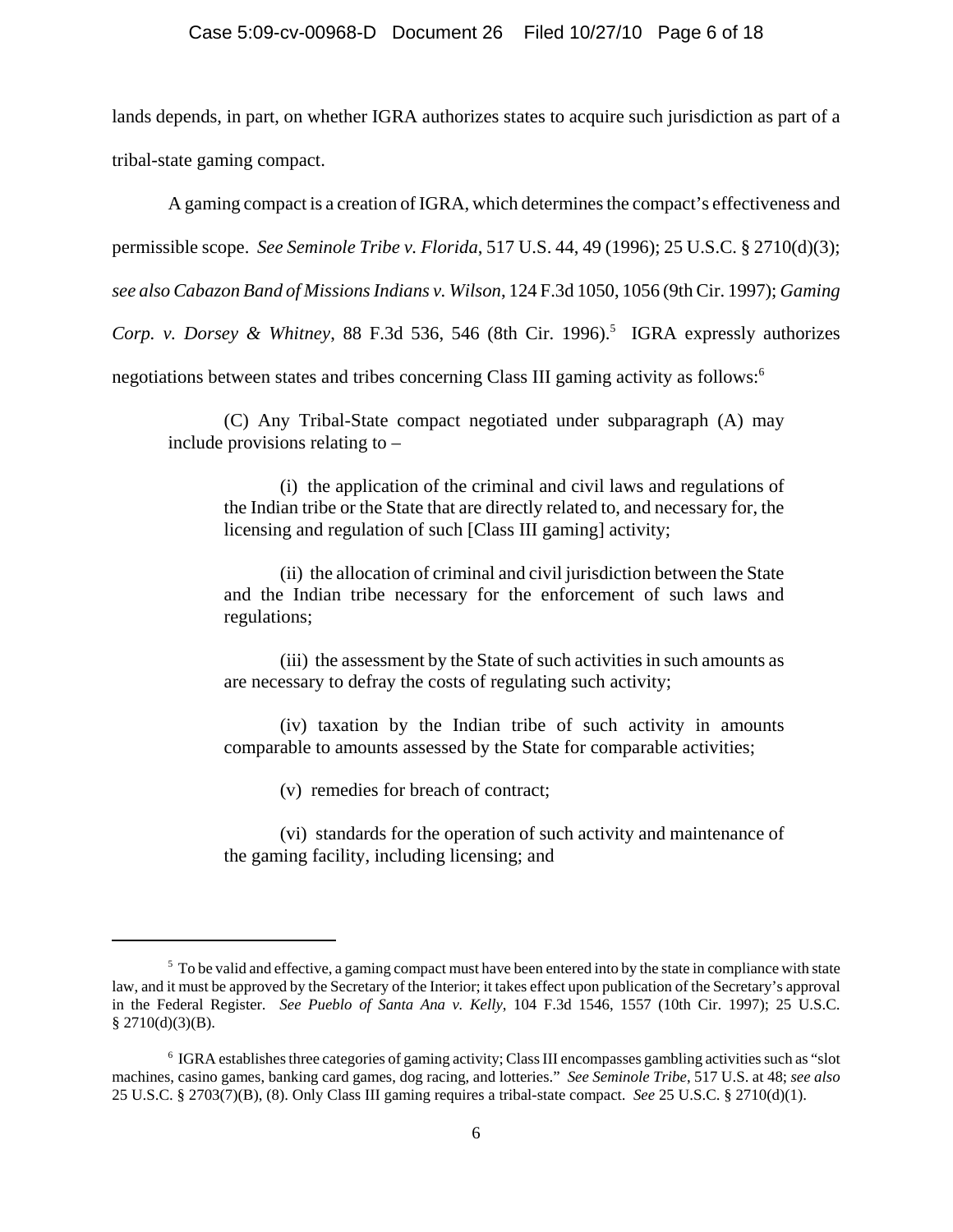(vii) any other subjects that are directly related to the operation of gaming activities.

## 25 U.S.C. § 2710(d)(3)(C).

In Defendant's view, IGRA's delineation of permissible topics of compact negotiations – by providing that compacts "may include" these topics – also limits the scope of authorized negotiations to these specific subjects areas. The Court accepts, without deciding, the correctness of this view, which has been adopted by one federal appellate court. *See Rincon Band of Luiseno Mission Indians v. Schwarzenegger*, 602 F.3d 1019, 1028-29 (9th Cir. 2010) ("IGRA limits permissible subjects of negotiation in order to ensure that tribal-state compacts cover only those topics that are related to gaming and are consistent with IGRA's stated purposes.") (footnotes omitted), *petition for cert. filed* 79 U.S.L.W. 3141 (U.S. Sept. 3, 2010) (No.10-330). Nevertheless, subsections (i) and (ii) of Section  $2710(d)(3)(C)$  expressly authorize gaming compacts to specify which sovereign's civil laws will apply – if the laws "are directly related to, and necessary for, the licensing or regulation" of gaming activity – and which sovereign will have jurisdiction to enforce these laws. Defendant's contention that IGRA does not permit states and tribes to negotiate a choice of laws and a selection of forums for tort claims necessarily depends on the proposition that civil tort laws are not "directly related to, and necessary for" regulation of gaming activity. The Court respectfully disagrees.

IGRA represents a balance struck by Congress among the interests of tribal governments, the states, and the federal government in gaming activities on Indian lands. *See Pueblo of Santa Ana v. Kelly*, 104 F.3d 1546, 1548, 15055 (10th Cir. 1997). For Class III gaming, this balance requires that two sovereign governments – a state and a tribe – enter into a valid compact and that they obtain federal approval of their agreement. The legislative history demonstrates that Congress devised the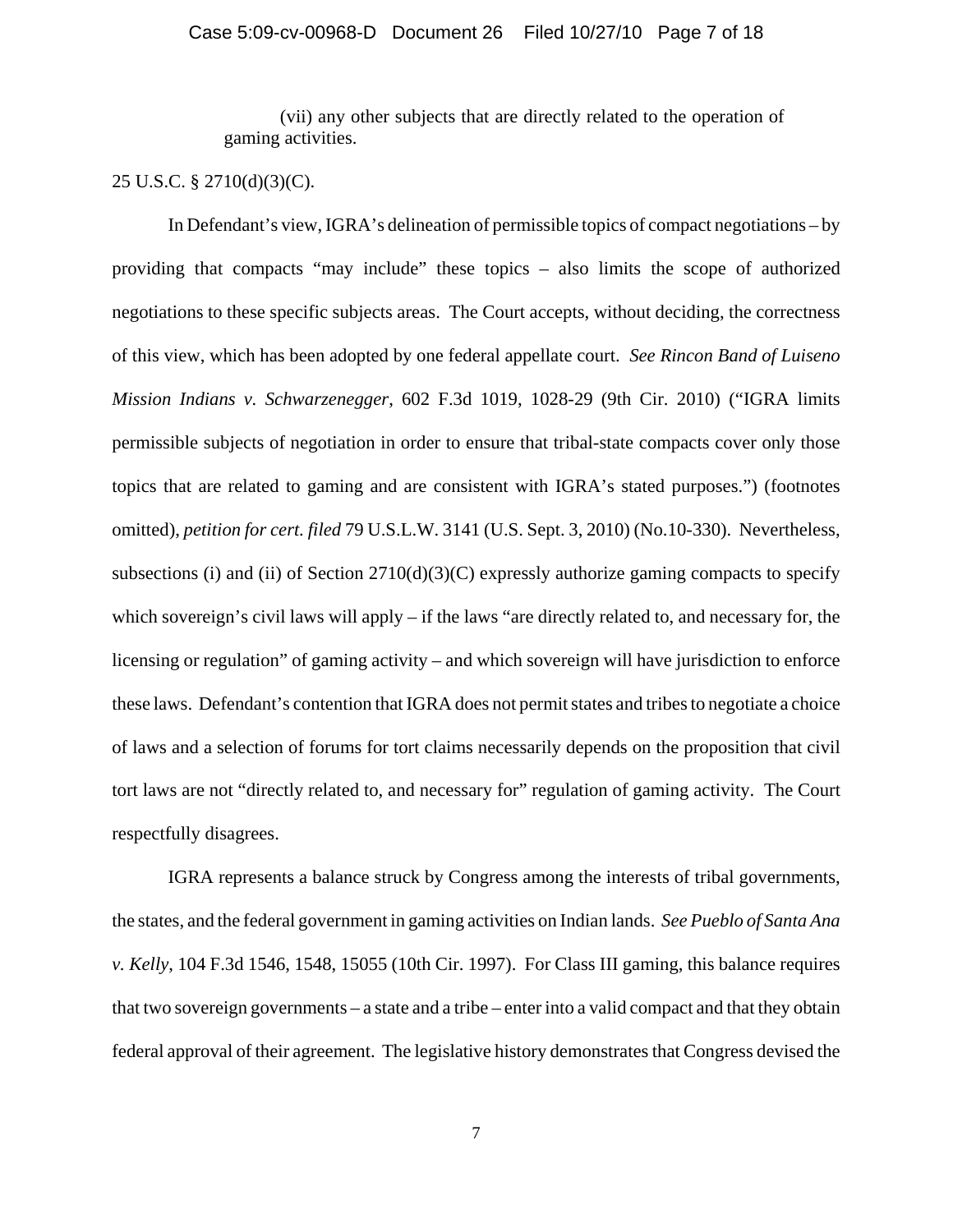#### Case 5:09-cv-00968-D Document 26 Filed 10/27/10 Page 8 of 18

compacting process as a means for states and tribes to resolve a fundamental disagreement over which sovereign would have regulatory authority over Class III gaming conducted on Indian lands within state boundaries. *See* S. Rep. No. 100-446, at 13 (1988), *reprinted in* 1998 U.S.C.C.A.N. 3071, 3083; Roland J. Santoni, *The Indian Gaming Regulatory Act: How Did We Get Here? Where Are We Going?*, 26 Creighton L. Rev. 387, 403, 407 (1993); *see also Kelly*, 104 F.3d at 1554 ("While preservation of tribal sovereignty was clearly of great concern to Congress, respect for state interests relating to Class III gaming was also of great concern.").

The legislative history does not support Defendant's position that Congress intended to impose narrow restrictions on the scope of regulatory authority open to negotiation. The Court acknowledges that an express purpose of IGRA is to provide a statutory basis "for the operation of gaming by Indian tribes as a means of promoting tribal economic development, self-sufficiency, and strong tribal governments" and "for the regulation of gaming by an Indian tribe adequate to shield it from organized crime and other corrupting influences, to ensure that the Indian tribe is the primary beneficiary of the gaming operation, and to assure that gaming is conducted fairly and honestly by both the operators and players." *See* 25 U.S.C. §§ 2701(4), 2702(2). However, broader concerns existed, beyond promoting federal Indian policy and preventing organized crime and corruption. As explained by the Senate Select Committee on Indian Affairs, which recommended passage of the final bill:

In the Committee's view, both State and tribal governments have significant governmental interests in the conduct of class III gaming. . . . A tribe's governmental interests include raising revenues to provide governmental services for the benefit of the tribal community and reservation residents, promoting public safety as well as law and order on tribal lands, realizing the objectives of economic self-sufficiency and Indian self-determination, and regulating activities of persons within its jurisdictional borders. A State's governmental interests with respect to class III gaming on Indian lands include the interplay of such gaming with the State's public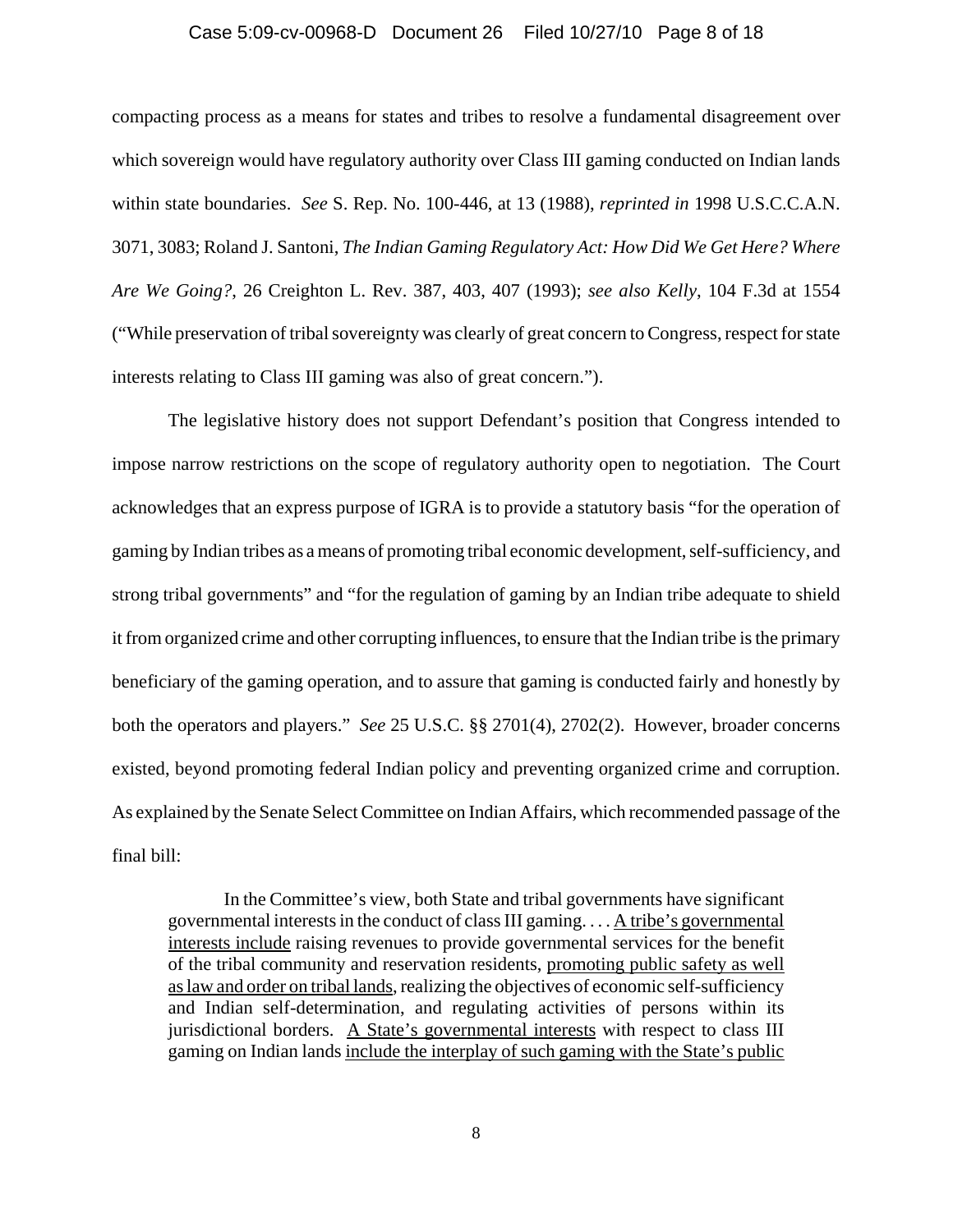## Case 5:09-cv-00968-D Document 26 Filed 10/27/10 Page 9 of 18

policy, safety, law and other interests, as well as impacts on the State's regulatory system, including its economic interest in raising revenue for its citizens.

*See* S. Rep. 100-446, at 13, *reprinted in* 1988 U.S.C.C.A.N. at 3083 (emphasis added).

Civil tort laws fall well within the realm of public safety, policy, and order. Personal injury laws serve to expose safety hazards and protect the public, as well as to provide an incentive for preventing injuries and allow for compensation of injured parties. Congress was well aware that many casino patrons would be non-Indian state citizens or tourists, and the personal safety of these visitors to Indian lands would be a logical concern of both states and tribes. Given this backdrop, the Court is unconvinced that Congress intended to preclude negotiations concerning such important matters as which sovereign's civil laws and courts would be responsible for the welfare of participants in gaming activities. Congress, as well as compacting parties, could reasonably view the regulation of tortious conduct occurring in the course of commercial gaming and casino operations as directly related to and necessary for the regulation of gaming activities.<sup>7</sup> For these reasons, the Court is unwilling to read into IGRA a barrier to negotiations that is not compelled by the language of the statute.

Defendant argues in support of its position that "the federal agency responsible for approving compacts" has not read Section  $2710(d)(3)(C)$  as authorizing compacting parties to negotiate civiladjudicatory jurisdiction for tort claims. *See* Def.'s Reply Br. [Doc. No. 12] at 2. This argument is based on a letter dated January 28, 2000, from the director of the Office of Indian Gaming Management of the Bureau of Indian Affairs to the chairman of a legislative committee in New Mexico in response to a request for comments by the Department of Interior regarding a proposed

<sup>&</sup>lt;sup>7</sup> The Court's view is consistent with the conclusion reached by the New Mexico Supreme Court in *Doe v. Santa Clara Pueblo*, 154 P.3d 644, 655 (N.M. 2007): "Congress could rationally conclude that tribes ought not to be foreclosed from negotiating [jurisdictional provisions regarding personal injury suits] perceived to be in their own interest, and as 'directly related to, and necessary for, the licensing and regulation' of gaming."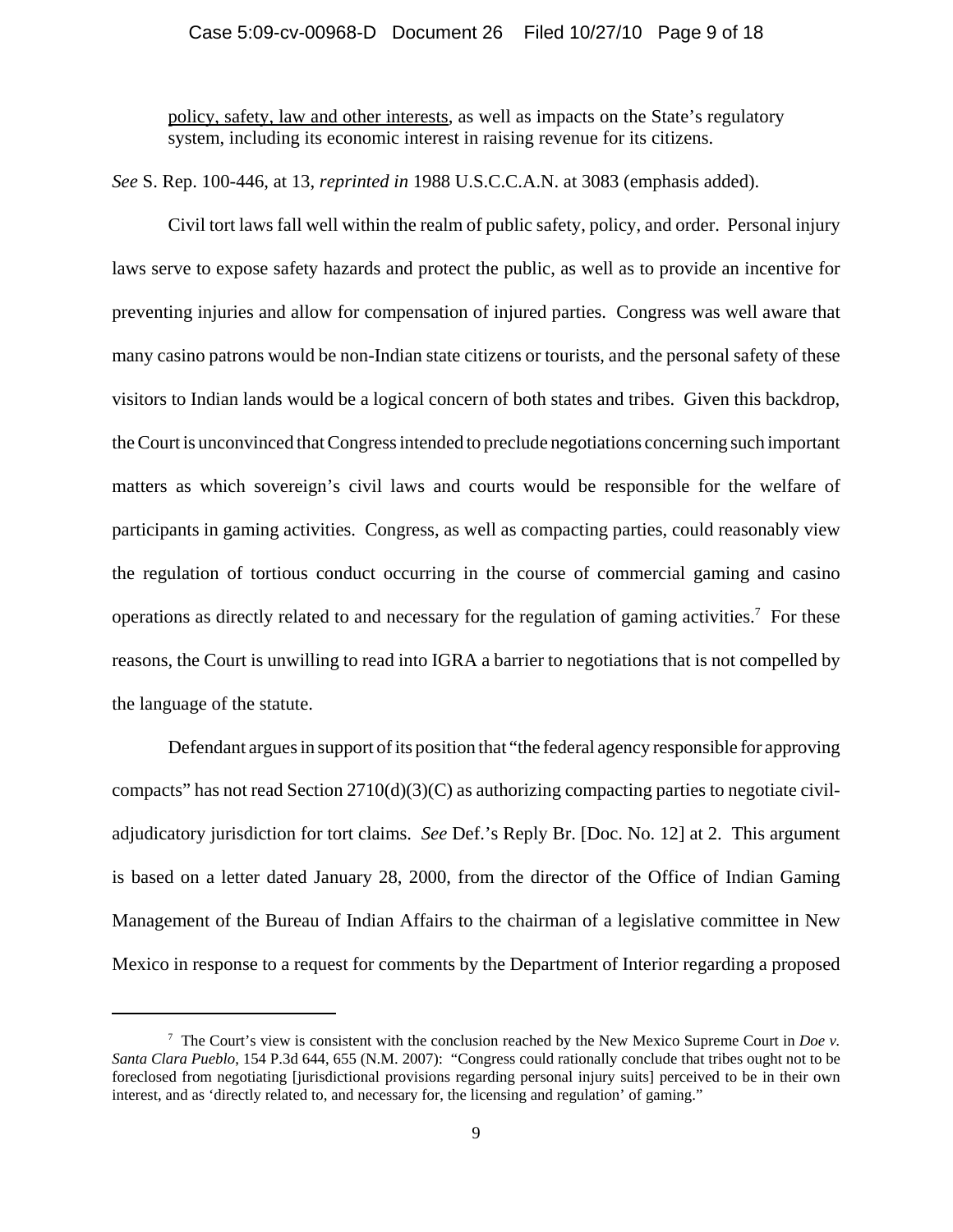#### Case 5:09-cv-00968-D Document 26 Filed 10/27/10 Page 10 of 18

tribal-state gaming compact. This opinion letter expressed the agency's view that IGRA's authorization to compact regarding civil jurisdiction "would not extend to a patron's tort claim because it is an area that is not directly related to, and necessary for, the licensing and regulation of a class III gaming activity." *See id.*, Ex. 1 [Doc No. 12-2] at 2.

The law is well established, however, that an agency's informal interpretation of a federal statute, such as an opinion letter, is not entitled to deference. *See Christensen v. Harris County*, 529 U.S. 576, 587 (2000). Unlike an agency regulation or formal administrative interpretation of a statute, informal opinion letters are "entitled to respect . . . but only to the extent that those interpretations have the power to persuade." *Id*. (internal quotation omitted); *see also New Mexico Cattle Growers Ass'n v. United States Fish & Wildlife Serv*., 248 F.3d 1277, 1281 (10th Cir. 2001) ("we simply ask if the agency's interpretation is well reasoned and has the power to persuade") (internal quotation omitted). In this case, the opinion letter contains only a conclusory statement unsupported by any analysis or citation of authority; it rests solely on the language of the statute. Further, the letter is plainly inconsistent with the agency's approval in 2004 of the compact at issue in this case, which expressly addresses tort claims. The agency declined to approve one negotiated provision as beyond the scope of topics listed in Section 2710(d)(3) and thus"not an appropriate term for inclusion within this compact," but found the remaining provisions to be consistent with IGRA and other federal laws. *See* Def.'s Reply Br., Ex. 2 [Doc. No. 12-3] at 3. Thus, the Court thus finds the 2000 opinion letter to have no persuasive force.

Finally, Defendant argues that any ambiguity in the language of IGRA should be construed according to the principle of federal Indian law that "statutes enacted for the benefit of an Indian tribe must be liberally construed with ambiguous provisions resolved in favor of the tribe." *See* Def.'s Mot. Dismiss [Doc. No. 4] at 13 (citing *Bryan v. Itsaca County*, 416 U.S. 373, 392 (1976)).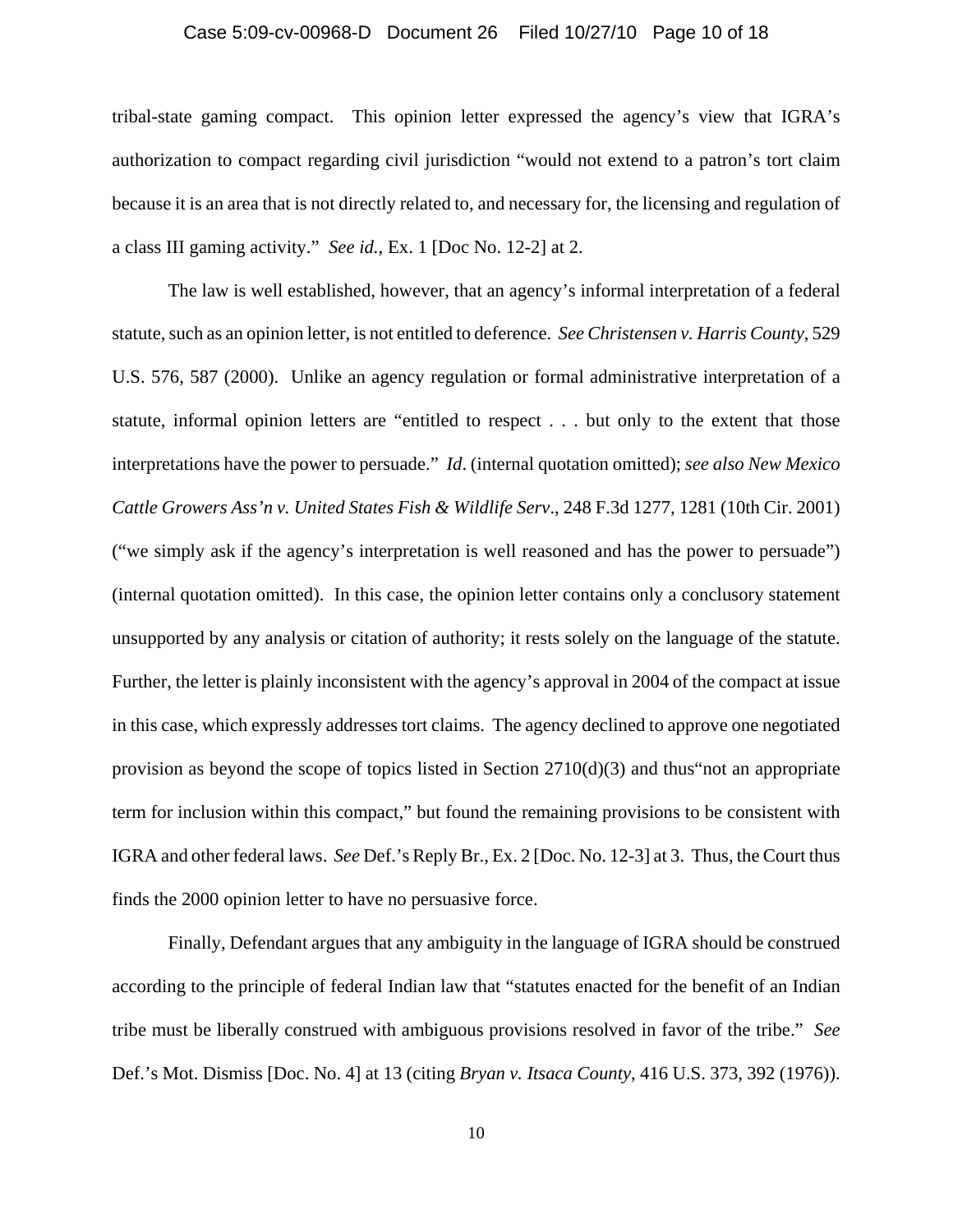#### Case 5:09-cv-00968-D Document 26 Filed 10/27/10 Page 11 of 18

Defendant fails to explain how adopting an interpretation of IGRA that would prohibit Indian tribes from negotiating and compacting with states regarding the allocation of civil-adjudicatory authority over tort claims is favorable to the tribes. To the contrary, the Court finds that placing a restrictive limit on the phrase "directly related to, and necessary for" regulation of gaming would be inconsistent with the congressional purpose of promoting strong tribal governments. Permitting tribes to compact for the allocation of civil-adjudicatory jurisdiction over tort claims related to gaming operations enables a tribe, as here, to develop its own administrative and civil law systems and to provide for the welfare of casino patrons coming onto its lands. Thus, the Court is also unpersuaded by this argument.

In summary, the Court concludes that IGRA does not prohibit a state and a tribe from negotiating an allocation of civil-adjudicatory authority over tort claims related to gaming operations. The Court finds that the civil disputes about which the State of Oklahoma and the Comanche Nation negotiated – tort claims and prize disputes – are sufficiently related to and necessary for the regulation of gaming activities that jurisdiction over such disputes is a legitimate subject of tribal-state negotiations and, where an accord can be reached, a Class III gaming compact.

## **B. Interpretation of the Compact**

A tribal-state gaming compact is similar to a "congressionally sanctioned interstate compact the interpretation of which presents a question of federal law." *Cuyler v. Adams,* 449 U.S. 433, 442 (1981); *see also Texas v. New Mexico*, 462 U.S. 554, 564 (1983); *Tarrant Regional Water Dist. v. Sevenoaks*, 545 F.3d 906, 909 n.1 (10th Cir. 2008). "A compact is a form of contract." *Kelly*, 104 F.3d at 1558 (citing *Texas v. New Mexico*, 482 U.S. 124, 128 (1987)). "It remains a legal document that must be construed and applied in accordance with its terms." *See Texas*, 482 U.S. at 128.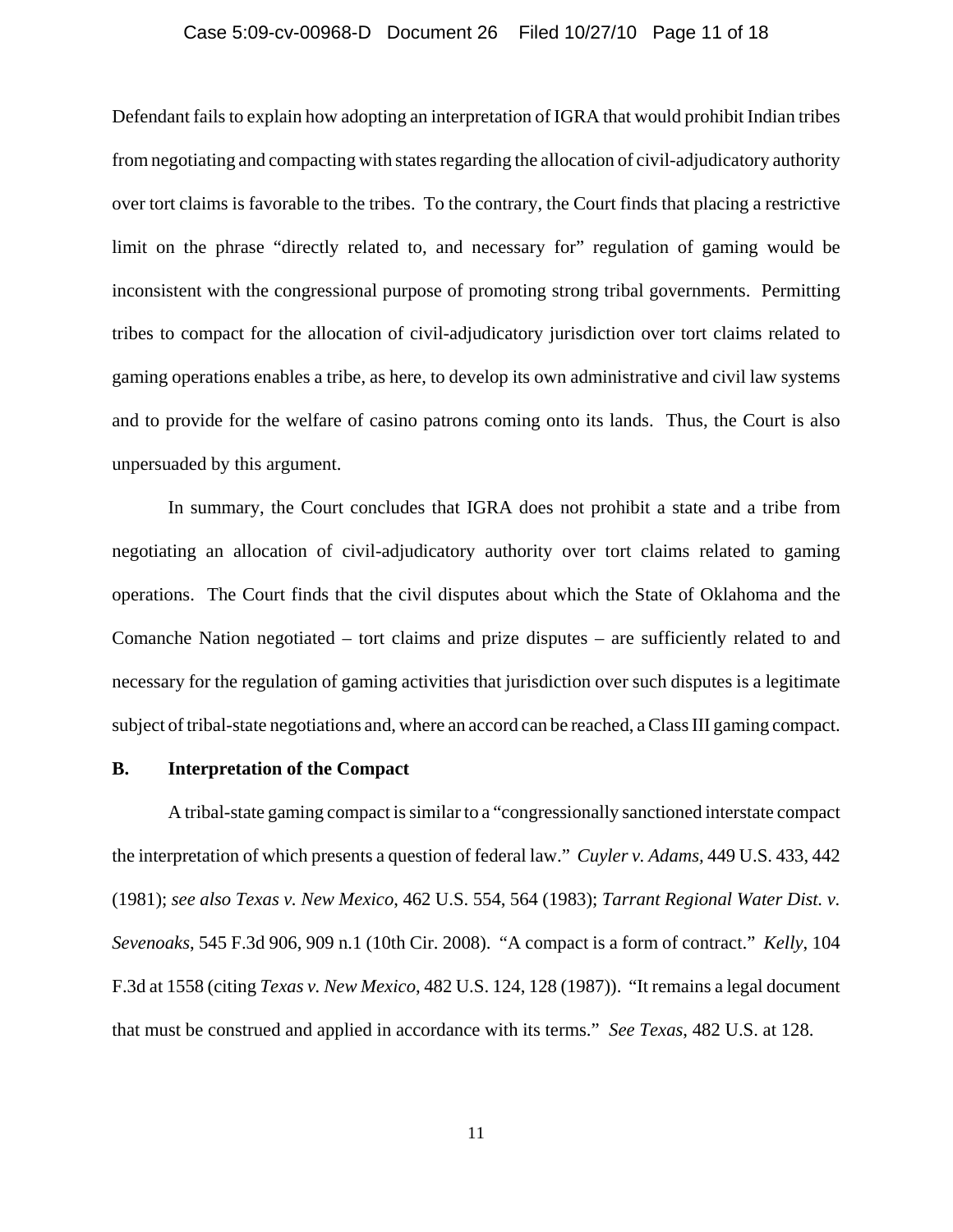The Compact between the Comanche Nation and the State of Oklahoma took effect in 2005.

See 70 Fed. Reg. 3942 (Jan. 27, 2005).<sup>8</sup> The Compact addresses two types of potential civil disputes

between the tribal enterprise conducting gaming operations and casino patrons – tort claims and

prize claims. Concerning tort claims, the Compact provides in Part 6 as follows:

A. Tort Claims. The enterprise<sup>[9</sup>] shall ensure that patrons of a facility are afforded due process in seeking and receiving just and reasonable compensation for a tort claim for personal injury or property damage against the enterprise arising out of incidents occurring at a facility, hereinafter "tort claim", as follows:

1. During the term of this Compact, the enterprise shall maintain public liability insurance for the express purpose of covering and satisfying tort claims. The insurance shall have liability limits of not less than Two Hundred Fifty Thousand Dollars (\$250,000.00) for any one person and Two Million Dollars (\$2,000,000.00) for any one occurrence for personal injury, and One Million Dollars (\$1,000,000.00) for any one occurrence for property damage, hereinafter the "limit of liability", or the corresponding limits under the Governmental Tort Claims Act, whichever is greater. No tort claim shall be paid, or be the subject of any award, in excess of the limit of liability;

2. The tribe consents to suit on a limited basis with respect to tort claims subject to the limitations set forth in this subsection and subsection C of this Part. No consents to suit with respect to tort claims, or as to any other claims against the tribe shall be deemed to have been made under this Compact, except as provided in subsections B and C of this Part;

3. The enterprise's insurance policy shall include an endorsement providing that the insurer may not invoke tribal sovereign immunity in connection with any claim made within the limit of liability if the claim complies with the limited consent provisions of subsection C of this Part. Copies of all such insurance policies shall be forwarded to the [State Compliance Agency or "SCA"];

<sup>&</sup>lt;sup>8</sup> The Compact's validity under state law was predetermined by the enactment of legislation, the State-Tribal Gaming Act, Okla. Stat. tit. 3A, §§ 261-82, which was approved by a referendum election in November, 2004. This enactment codified the terms of a model compact, and authorizes a particular tribal-state gaming compact to become effective under state law without a state signatory. *See id*. §§ 280, 281 (Part 16).

<sup>&</sup>lt;sup>9</sup> As used in the Compact, "'[e]nterprise' means the tribe or the tribal agency or section of tribal management with direct responsibility for the conduct of covered games, the tribal business enterprise that conducts covered games, or a person, corporation or other entity that has entered into a management contract with the tribe to conduct covered games, in accordance with IGRA." *See* Notice of Removal, Ex. 3 [Doc. No. 1-3] at 6 (Part 3(13)).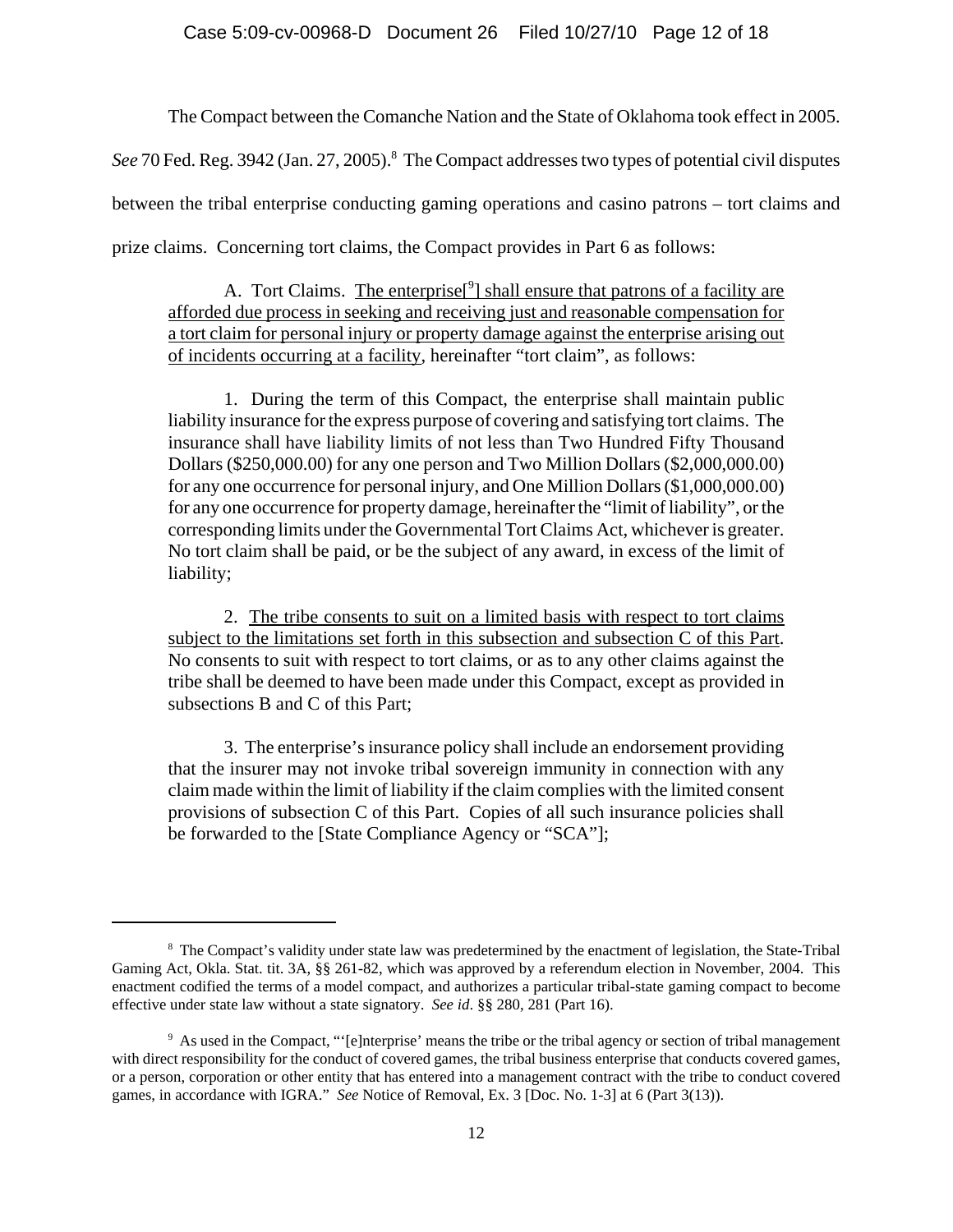4. Any patron having a tort claim shall file a written tort claim notice by delivery to the enterprise or the [Tribal Compliance Agency or "TCA"]. The date the tort claim notice is filed with the enterprise or the TCA shall be deemed the official date of filing the tort claim notice. The tort claim notice shall be filed within one (1) year of the date of the event which allegedly caused the claimed loss. Failure to file the tort claim notice during such period of time shall forever bar such tort claim; provided that a tort claim notice filed with the enterprise or the TCA more than ninety (90) days, but within one (1) year, after the event shall be deemed to be timely filed, but any judgment thereon shall be reduced by ten percent (10%).

\* \* \*

8. The enterprise shall promptly review, investigate, and make a determination regarding the tort claim. Any portion of a tort claim which is unresolved shall be deemed denied if the enterprise fails to notify the claimant in writing of its approval within ninety (90) days of the filing date, unless the parties by written agreement extend the date by which a denial shall be deemed issued if no other action is taken. . . .

9. A judicial proceeding for any cause arising from a tort claim may be maintained in accordance with and subject to the limitations of subsection C of this Part only if the following requirements have been met:

- a. the claimant has followed all procedures required by this Part, including, without limitation, the delivery of a valid and timely written tort claim notice to the enterprise,
- b. the enterprise has denied the tort claim, and
- c. the claimant has filed the judicial proceeding no later than the one-hundred-eightieth day after denial of the claim by the enterprise; provided, that neither the claimant nor the enterprise may agree to extend the time to commence a judicial proceeding; and

10. Notices explaining the procedure and time limitations with respect to making a tort claim shall be prominently posted in the facility. Such notices shall explain the method and places for making a tort claim, that this procedure is the exclusive method of making a tort claim, and that claims that do not follow these procedures shall be forever barred. . . .

*See* Notice of Removal, Ex. 3 [Doc. No. 1-3] at 20-24 (emphasis added). The omitted provisions specify the procedures for filing and processing the tort claim notice according to rules and regulations promulgated by the responsible tribal agency, and for obtaining a prompt decision of the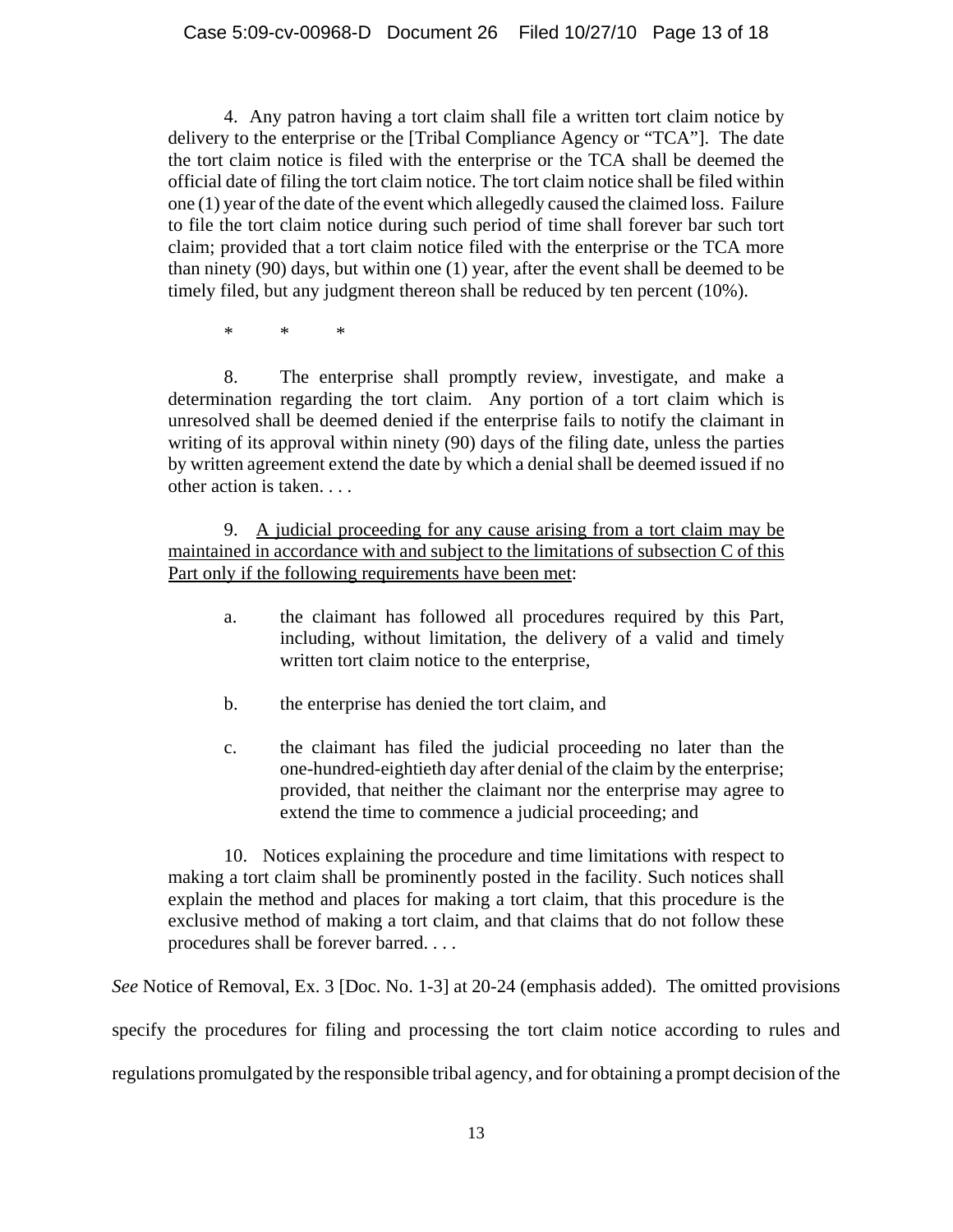claim by the appropriate tribal authority. *See id*. at 6, 8, 9 (Part 3(13), defining "enterprise";

Part 3(22), defining "rules and regulations"; and Part 3(26), defining "Tribal Compliance Agency").

Part 6(C) states the tribe's "Limited Consent to Suit for Tort Claims and Prize Claims" as follows:

The tribe consents to suit against the enterprise in a court of competent jurisdiction with respect to a tort claim or prize claim if all requirements of paragraph 9 of subsection A or all requirements of paragraph 11 of subsection B of this Part have been met; provided that such consent shall be subject to the following additional conditions and limitations:

1. For tort claims, consent to suit is granted only to the extent such claim or any award or judgment rendered thereon does not exceed the limit of liability. Under no circumstances shall any consent to suit be effective as to any award which exceeds such applicable amounts. This consent shall only extend to the patron actually claiming to have been injured. A tort claim shall not be assignable. In the event any assignment of the tort claim is made in violation of this Compact, or any person other than the patron claiming the injury becomes a party to any action hereunder, this consent shall be deemed revoked for all purposes. . . .

*Id.* at 28-29. The Compact also contains provisions regarding compliance, enforcement, and dispute resolution, including any "dispute over the proper interpretation of the terms and conditions of this Compact." *See id*. at 50 (Part 12). The preferred method of dispute resolution is an amicable, voluntary agreement regarding any allegation of noncompliance or issue for interpretation. *See id*. at 50-51 (Part 12(1)). Alternatively, either party may seek arbitration of a dispute according to the rules of the American Arbitration Association, subject to *de novo* review of any arbitration award by a federal district court, and the parties expressly "consent to the jurisdiction of such arbitration forum and court for such limited purposes and no other, and each waives immunity with respect thereto." *See id.* at 51 (Part 12(2)); *see also id*. at 52 (Part 12(3), consenting to suit and waiving immunity for a federal court action regarding an arbitration award). The Compact expressly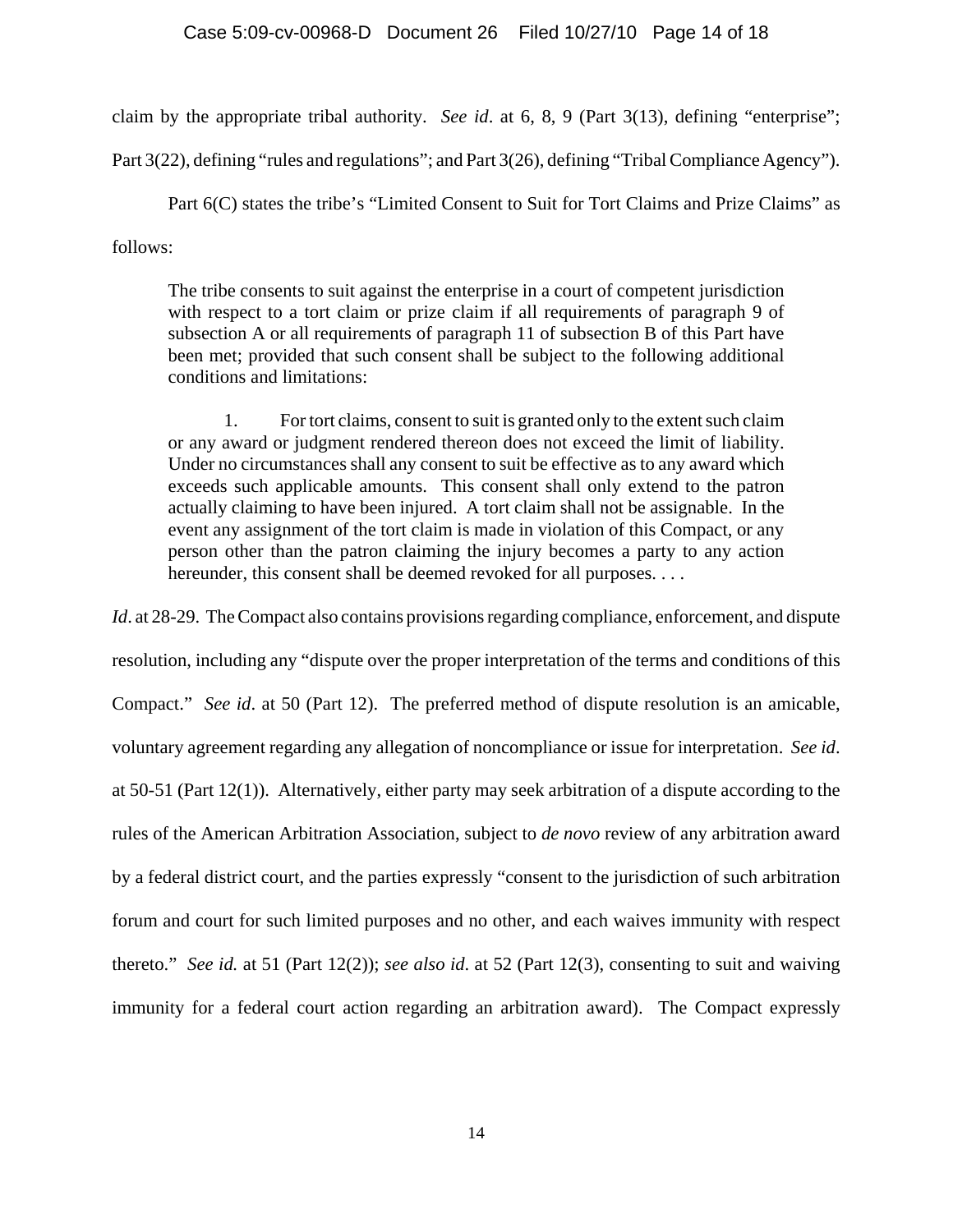#### Case 5:09-cv-00968-D Document 26 Filed 10/27/10 Page 15 of 18

provides concerning jurisdiction: "This Compact shall not alter tribal, federal or state civil adjudicatory or criminal jurisdiction." *See id*. at 37 (Part 9).

The significance of this last provision requires an understanding of federal Indian policy and the legal context into which IGRA introduced tribal-state gaming compacts and negotiations. IGRA rests on a premise that "Indian tribes have the exclusive right to regulate gaming activity on Indian lands if the gaming activity is not specifically prohibited by Federal law and is conducted within a State which does not, as a matter of criminal law and public policy, prohibit such gaming activity." *See* 25 U.S.C. § 2701(5). The Supreme Court made this pronouncement the year before IGRA was enacted, and so provided an impetus for IGRA's passage, by holding that the State of California could not regulate tribal bingo operations occurring on Indian lands because such regulation "would impermissibly infringe on tribal government." *See California v. Cabazon Band of Mission Indians*, 480 U.S. 202, 222 (1987). Consequently, Congress provided in IGRA a "framework for the regulation of gaming activities on Indian lands which provides that in the exercise of its sovereign rights, unless a tribe affirmatively elects to have State laws and State jurisdiction extend to tribal lands, the Congress will not unilaterally impose or allow State jurisdiction on Indian lands for the regulation of Indian gaming activities. The mechanism for facilitating the unusual relationship in which a tribe might affirmatively seek the extension of State jurisdiction and the application of state laws to activities conducted on Indian land is a tribal-State compact." *See* S. Rep. 100-446, at 5-6, *reprinted in* 1988 U.S.C.C.A.N. at 3075; *see also Rincon Band*, 602 F.3d at 1027.10

 $10$  Based on the legislative history, the Ninth Circuit concluded that "Congress enacted IGRA to provide a legal framework within which tribes could engage in gaming . . . while setting boundaries to restrain aggression by powerful states." *Rincon Band*, 602 F.3d at 1027.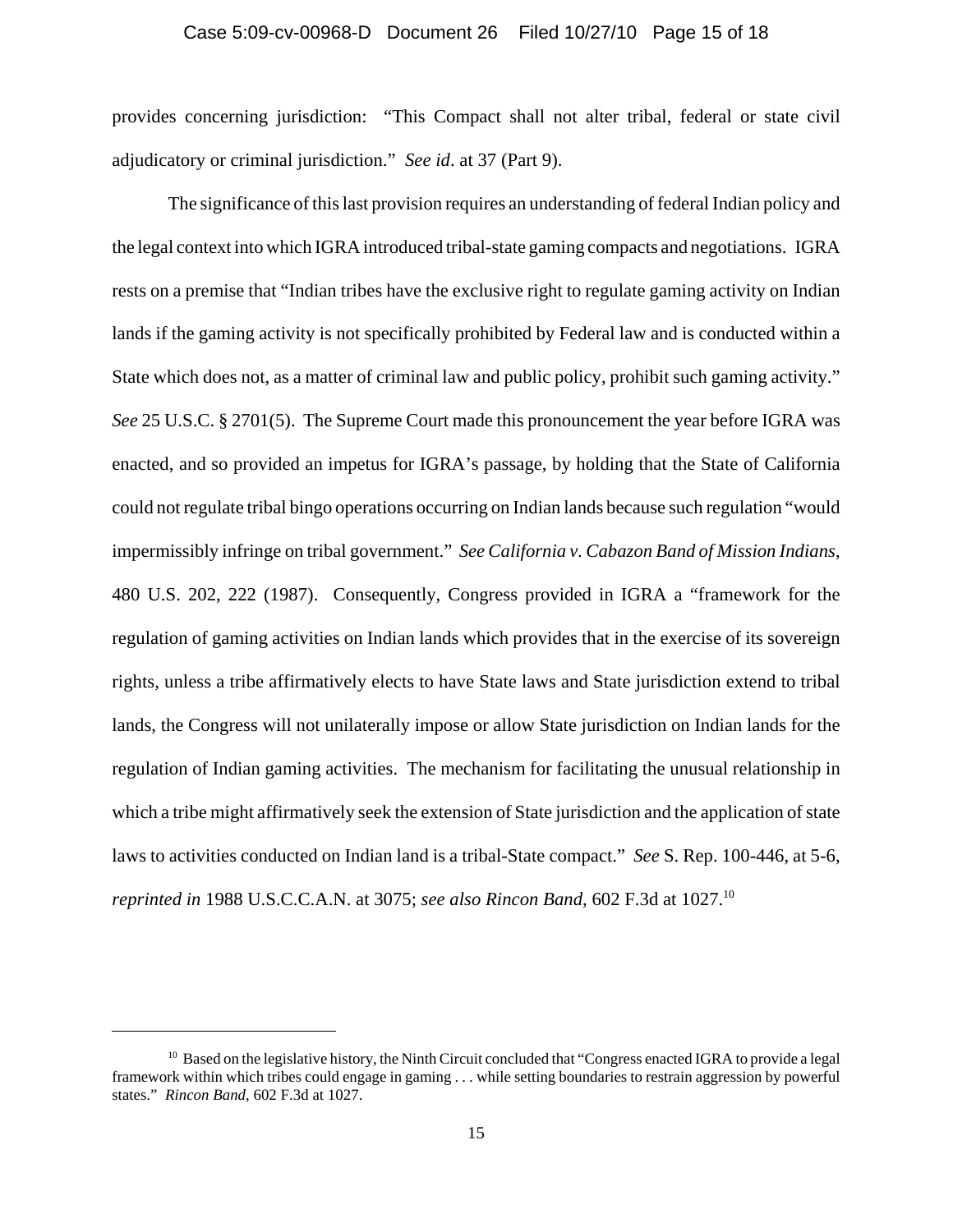#### Case 5:09-cv-00968-D Document 26 Filed 10/27/10 Page 16 of 18

Given this premise, only an affirmative extension of state civil-adjudicatory jurisdiction by a tribal-state gaming compact will be sufficient to have this effect.<sup>11</sup> It is clear that the Compact contains no such affirmative statement. It merely authorizes in Part  $6(C)$  a civil action against the tribal enterprise in "a court of competent jurisdiction." This phrase is undefined and, as shown by the Oklahoma Supreme Court's decisions concerning the model compact, open to interpretation. Contrary to the conclusion reached by state courts, however, this Court finds that the operative phrase cannot refer to state courts because they have no authority over conduct by a tribal entity occurring on tribal land unless such authority is expressly granted to them. Therefore, the lack of any definition of the phrase "court of competent jurisdiction" prevents a reading of the language of the Compact to include state courts.

Other provisions of the Compact bolster this conclusion. Part  $6(A)$  places responsibility for processing and determining a tort claim on tribal authorities, and Part  $6(A)(7)$  plainly contemplates that tort claims will be governed by tribal rules and regulations. Part 5(A) expressly requires the tribe to "promulgate any rules and regulations necessary to implement this Compact, which at a minimum shall expressly include or incorporate by reference . . . the procedural requirements of Part 6 of this Compact." *See* Notice of Removal, Ex. 3 [Doc. No. 1-3] at 12. Presumably, the tribe could have included in its implementing rules and regulations a provision authorizing a state court action by a claimant against the tribal enterprise responsible for gaming operations, but it expressly chose to limit the pursuit of tort claims to an administrative process and tribal court. *See id*., Ex. 4, Comanche Nation Gaming Commission, Tort Claim Regulations [Doc. No. 1-4], § 104. The tribe's tort claim regulations expressly require any civil action to be brought in tribal court. *See id*. § 401.

<sup>11</sup> Even under federal law generally, outside of IGRA, a tribe's waiver of immunity must be "clear." *See C & L Enter., Inc. v. Citizen Band Potawatomi Indian Tribe of Okla*., 532 U.S. 411, 418 (2001) (quoting *Oklahoma Tax Comm'n v. Citizen Band Potawatomi Tribe of Okla.*, 498 U.S. 505, 509 (1991)).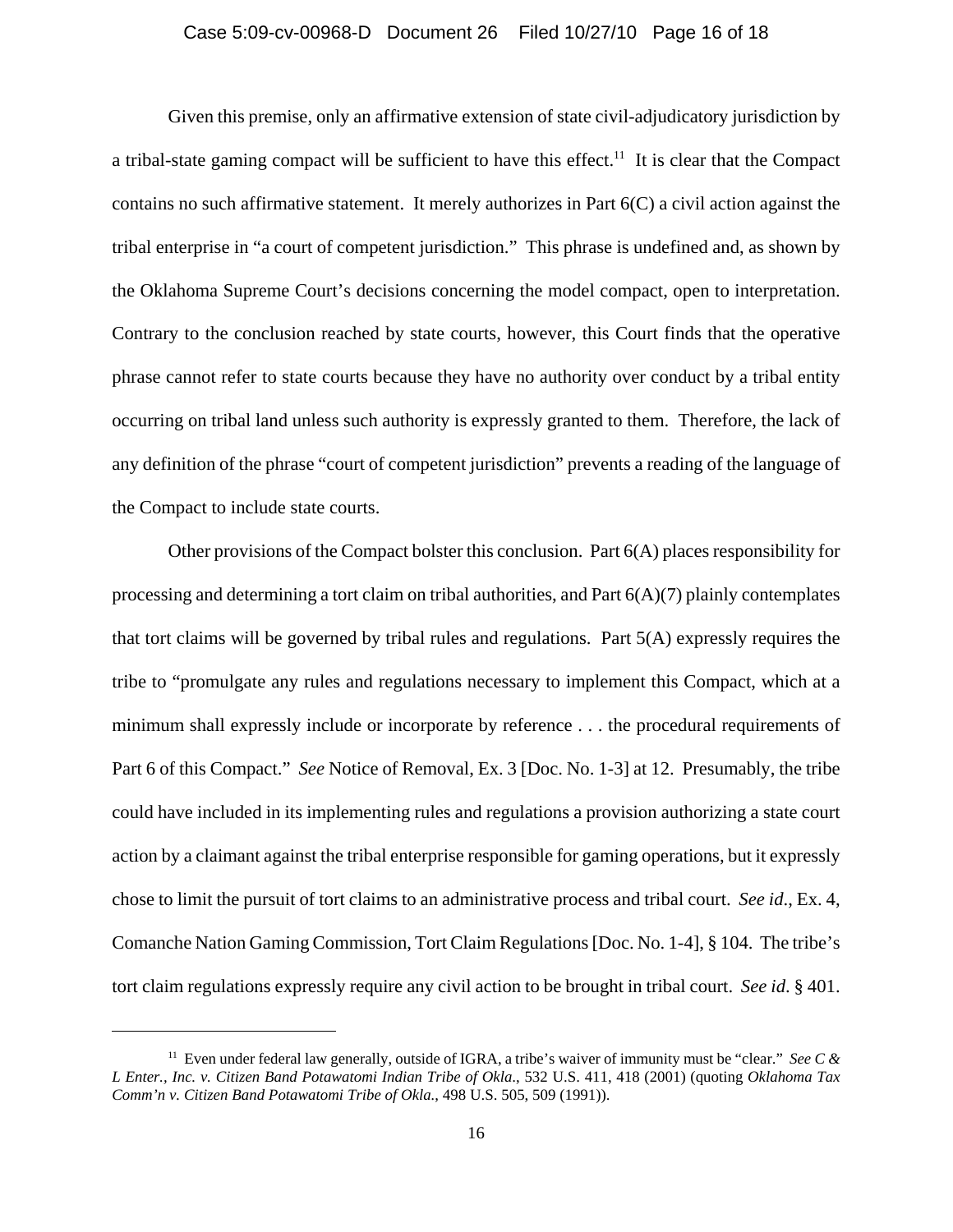#### Case 5:09-cv-00968-D Document 26 Filed 10/27/10 Page 17 of 18

The Court finds nothing in the Compact that would prevent the tribe from imposing such a requirement.

Plaintiff concedes that "an Indian tribe is only subject to suit where Congress has authorized the suit or where the tribe has waived immunity." *See* Pl.'s Resp. Br. [Doc. No. 9] at 9 (citing *Kiowa Tribe of Okla. v. Manufacturing Tech, Inc*., 523 U.S. 751, 756 (1998)). Plaintiff contends, however, that a consent to suit in any court having jurisdiction, without specifying tribal court, is a sufficient waiver to permit a state court of general jurisdiction to hear an action. *See id*. at 12 (citing *C&L Enter., Inc. v. Citizens Band of Potawatomi Indian Tribe of Okla*., 532 U.S. 411 (2001)). The facts of the cited case are clearly distinguishable. *C & L Enterprises* involved a commercial construction contract that provided for the application of Oklahoma law and contained an arbitration clause that required the resolution of all contract-related disputes by binding arbitration according to rules of the American Arbitration Association. Those rules expressly provided that the arbitration award could be entered in any federal or state court having jurisdiction. Further, Oklahoma's statutes (the applicable law under the contract) specifically provided for jurisdiction to enforce an arbitration agreement in "any court of competent jurisdiction in this state." *See C & L Enter*., 532 U.S. at 419- 20 (quoting Okla. Stat. tit. 15, § 802(B), now Okla. Stat. tit. 12, § 1852(3)). The Supreme Court found this sufficiently clear, under the circumstances, to authorize an enforcement action in Oklahoma state courts.

In contrast, this case does not concern a commercial contract but a tribal-state gaming compact. As explained above, this compact is governed by IGRA and its strong policy of promoting tribal self-government. Nothing in the Compact permits an inference that the tribe intended "a court of competent jurisdiction" to include state courts. Parts 5 and 6 of the Compact specifically provide for the application of tribal rules and regulations to tort claims by casino patrons against the tribal